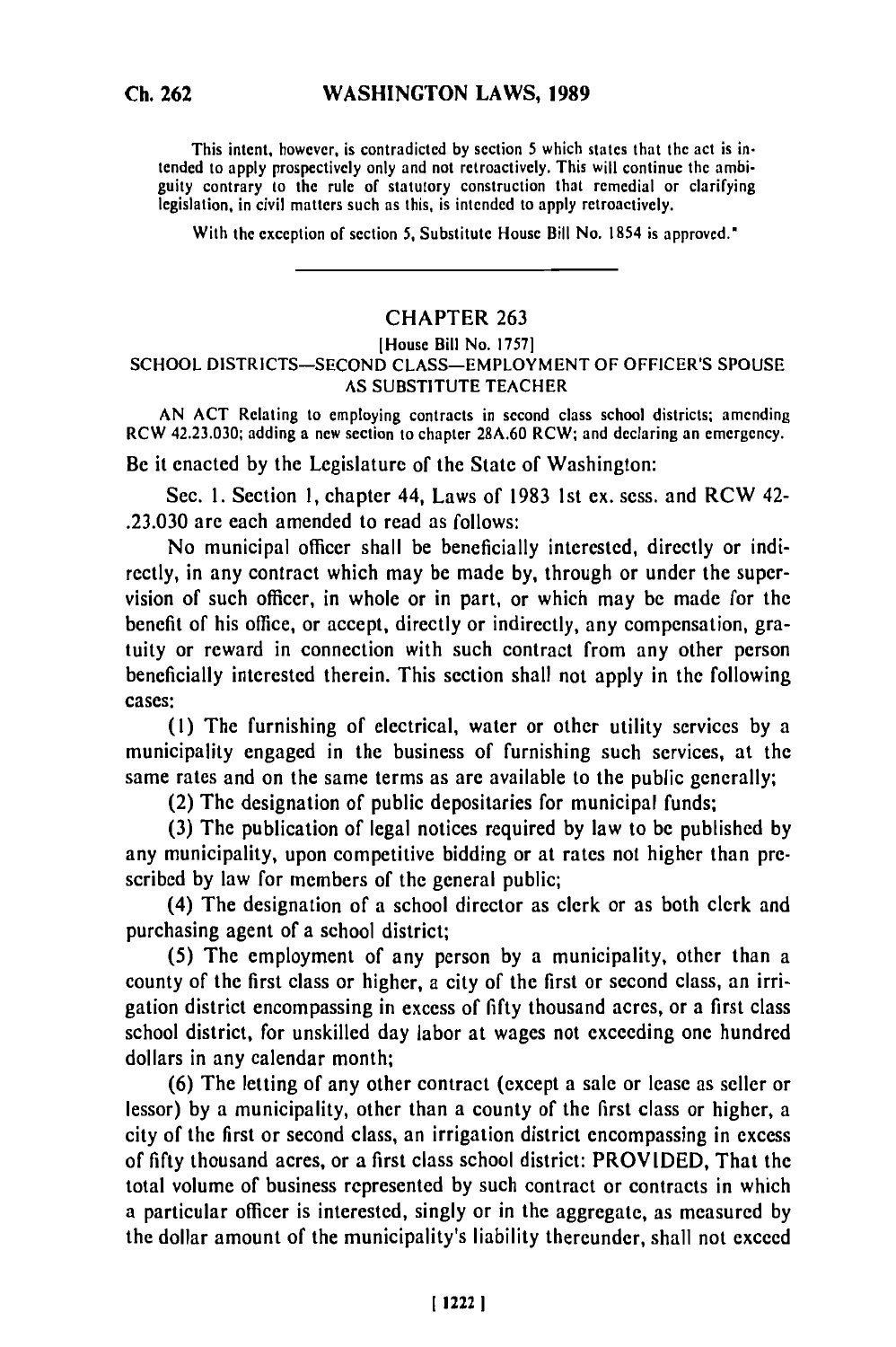$\overline{1}$ 

seven hundred **fifty** dollars in any calendar month: PROVIDED FUR-THER, That in the case of a particular officer of a city or town of the third, or fourth class, or a noncharter optional code city, or a member of any county fair board in a county which has not established a county purchasing department pursuant to RCW 36.32.240, the total volume of such contract or contracts authorized in this subsection may exceed seven hundred **fifty** dollars in any calendar month but shall not exceed nine thousand dollars in any calendar year: PROVIDED FURTHER, That there shall **be** public disclosure **by** having an available list of such purchases or contracts, and if the supplier or contractor is an official of the municipality, he or she shall not vote on the authorization;

**(7)** The leasing **by** a port district as lessor of port district property to a municipal officer or to a contracting party in which a municipal officer may be beneficially interested, if in addition to all other legal requirements, a board of three disinterested appraisers, who shall be appointed from members of the American institute of real estate appraisers **by** the presiding judge of the superior court in the county where the property is situated, shall find and the court finds that all terms and conditions of such lease are fair to the port district and are in the public interest;

**(8)** The letting of any contract for the driving of a school bus in a second class school district: PROVIDED, That the terms of such contract shall be commensurate with the pay plan or collective bargaining agreement operating in the district;

**(9)** The letting of any contract to the spouse of an officer of a second class school district in which less than two hundred full time equivalent students are enrolled at the start of the school year as defined in RCW **28A.01.020,** when such contract is solely for employment as a certificated or classified employee of the school district, or the letting of any contract to the spouse of an officer of a second class district in which less than five hundred full time equivalent students are enrolled at the start of the school year as defined in RCW **28A.01.020,** when such contract is solely for employment as a substitute teacher for the school district: PROVIDED, That the terms of such contract shall be commensurate with the pay plan or collective bargaining agreement applicable to all district employees and the board of directors has found, consistent with the written policy under section 2 of this act, that there is a shortage of substitute teachers in the school district.

**NEW SECTION.** Sec. 2. **A** new section is added to chapter **28A.60** RCW to read as follows:

The board of directors of each second class school district shall adopt a written policy governing procedures for the letting of any employment contract authorized under RCW 42.23.030. This policy shall include provisions to ensure fairness and the appearance of fairness in all matters pertaining to employment contracts so authorized.